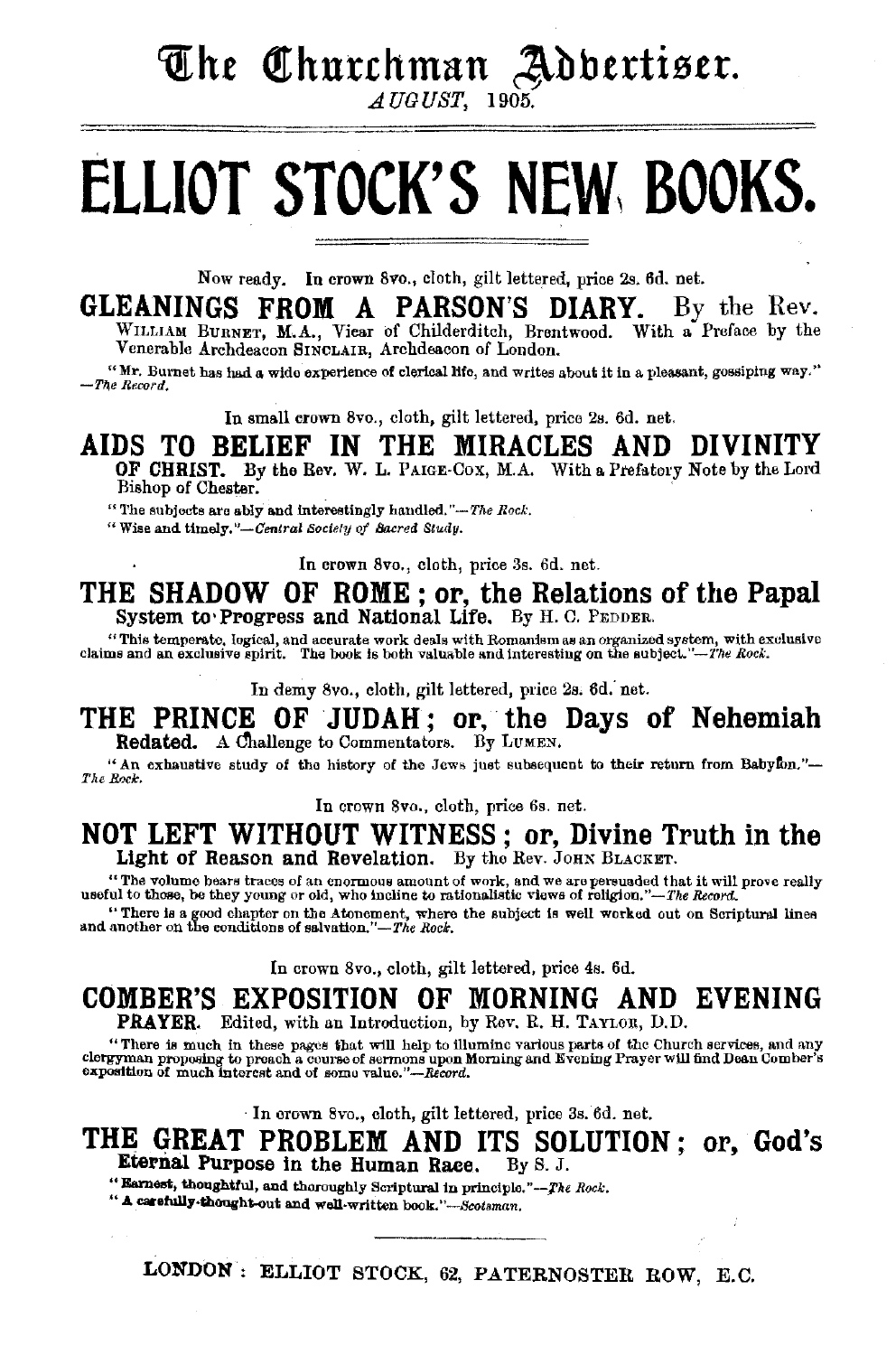NEW AND HELPFUL MANUAL FOR THE HOLY COMMUNION.

SECOND EDITION.

In limp cloth, for the pocket, and uniform with the Prayer-Book, Is. net in cloth, and in leather binding at 2s. net ; lambskin, 3s. net; and in Persian oolf, 3s. 6d.

## **COMMUNION & OFFERING.**

#### By the Rev. 0. H. S. WALPOLE, D.O.,

Examining Chaplain to the Archbishop of York, Rector of Lambeth.

### **Extracts from Dersonal and Dress Hotices.**

The Rev. B. M. O. HANCOCK writes: "I feel the book is worthy of unqualified recommendation. It meets<br>a real need, and no one who uses the book but will be enabled to enter devoutly and intelligently into the<br>Great Service

giving, and self-surrender; the devotions and instructions are fervid, wise, and catholic."<br>BISHOP OF ST. ALBANS.—"I think it a most useful little book, and shall be glad to recommend it."<br>CANOS BENEAM.—"It strikes me, at

BISHOP OF GLOUCESTER.—"The interesting and important work of Dr. Walpole."<br>
"The distinguishing feature of this little manual of Eucharistic instruction and worship is its constant<br>
imatisferece upon the structure of the

### SECOND EDITION.

*In* 32mo. size, cloth limp, for the pocket, 2s. net; also, for presentation, in leather *binding 3s. net, in lambskin* 3s. 6d. net, and in Persian calf 4s. 6d. net.

## 'he PEOPLE'S PSA**L**

**H** Plain Book for those who wish to use the Psalms in Church with intelligence and devotion.

"The book seems to be admirably adapted for its purpose, aud I trust it will have a very wide usefulness."~ BISHOP OF DURHAM.

''We think that this little book may be a useful help by suggesting ways in which different Psalms may be applied t.o present-day difficulties, and to the problems and anxieties with which the Church is always confronted."-Guardian.

#### BY THE SAME AUTHOR.

SIXTH EDITION. In crown avo., cloth, gilt lettered, price 2/8 net.

## **VITAL RELIGION;**

### Or, The Personal Knowledge of Christ.

" The keynote of this interesting and beautiful book is the thought that religion is essentially the life of friendship and intimacy with God revealed in Jesus Christ. . . . We have no hesitation in saying that Dr. Walpole has given us a work of real spiritual value, and<br>we heartily commend it to all thoughtful readers, especially to those who lament the 'decay of<br>experimental religion.' The pres

LONDON: ELLIOT STOCK, 62, PATERNOSTER ROW, E.C.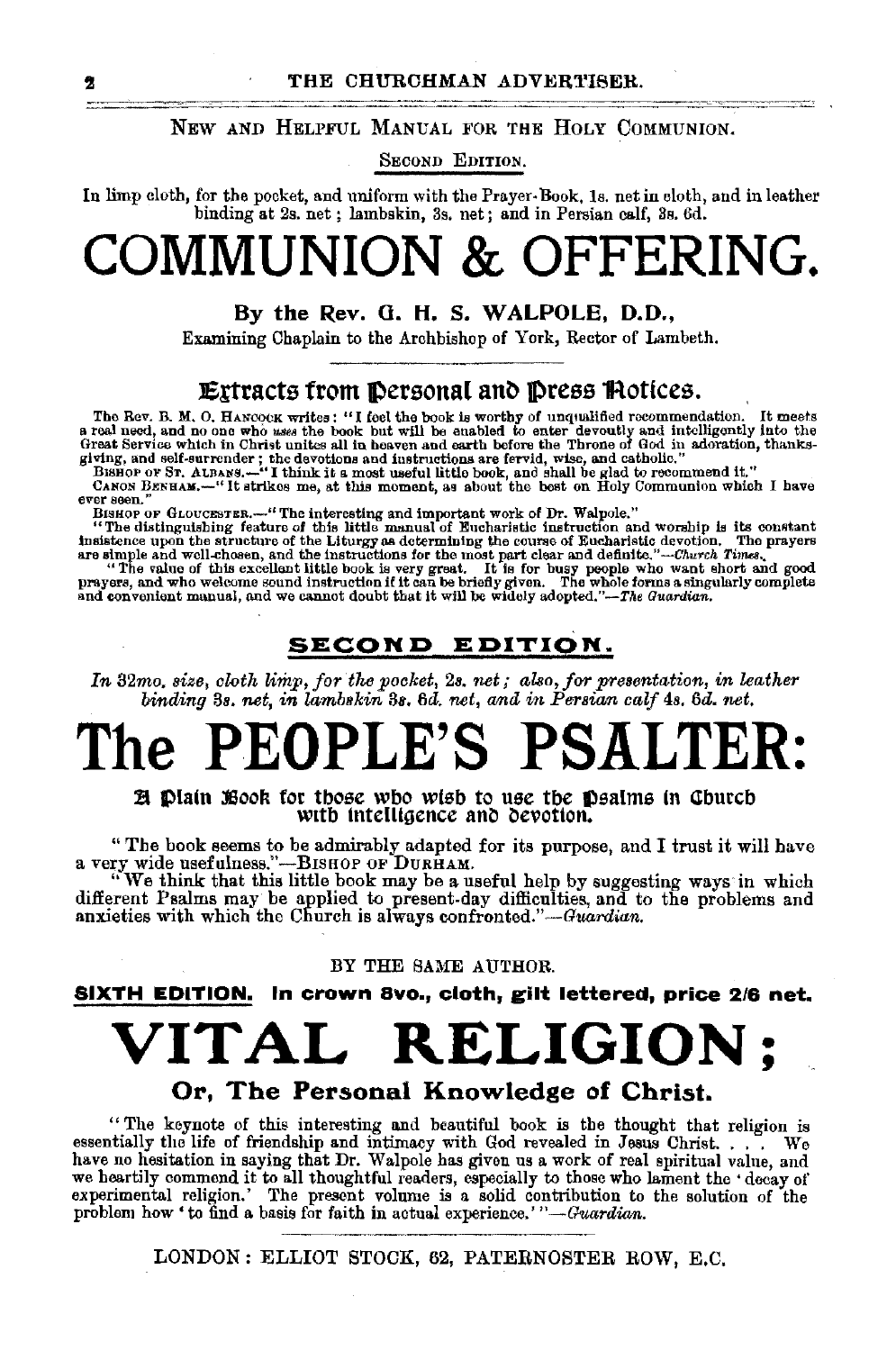## **CHURCH OF ENGLAND LEAGUE.**

**Spiritual in its Aims.** 

**Educational in its Work.** 

Executive Committee:

President; THE LADY WIMBORNE.

| The Countess of Ancaster. |
|---------------------------|
| The Viscountess Duncannon |
| The Lady Edith Ashley.    |
| The Lord Llangattock.     |
| The Lady Llangattock.     |
| The Lady Templemore.      |
| The Lady Haliburton.      |

The Very Rev. the Dean of<br>The Rev. Chancellor Lias.<br>The Rev. Chancellor Lias.<br>The Rev. E. J. Kennedy.<br>The Rev. E. J. Kenart.<br>The Rev. J. E. Watts-Ditchfield.<br>The Rev. J. E. Watts-Ditchfield.<br>The Rev. F. J. Key.

Col. the Hon. F. C. Bridge Lady Hope.<br>
5. Hope Morley, Esq.<br>
Mrs. S. Hope Morley.<br>
Mrs. Locker-Lampson. Mrs. Frank Morrison.<br>Mrs. Walter. Miss Margaret Bernard.

Consultative Committee:

The Rev. the Earl of Bessborough. The Lord Bishop of Durham. The Lord Bishop of Sodor and Man<br>The Very Rev. the Dean of Peterborough. Bev. Canon Meyrick. Bev. J. Llewelyn Davies, D.D., Litt.D.<br>Hon. Treasurer: W. Joynson-Hi

Secretary : C. C. Osborne, Esq.

FOUNDED six years ago, the LEAGUE has organized over two hundred courses of lectures on Church History and the Prayer-Book.

It has held nearly five hundred meetings to explain the teachings and practices of the Primitive Catholic Church, and one hundred and fifty-five sermons have been preached.

It has published and distributed numerous books and pamphlets on the history, doctrine, and teaching of the Church, written by Churchmen of commanding position and scholarship.

It has provided for its members a central and twenty branch lending libraries.

It has founded a Church Sisters' Home, where ladies are trained and sent out to work under parochial clergy among the sick and the poor. In addition to the fifteen ladies residing in the Home, the League now has Sisters working in very poor districts in North London, Birmingham, Liverpool, and Plymouth  $(2)$ .

It opened, on June 4th, 1904, a Seaside Convalescent Home for poor children, which is worked in conjunction with, and as a branch of, the Church Sisters' Home. The ladies from that Home, working in some of the poorest London parishes, have brought under their notice many most deserving cases where a Seaside Home is of the greatest practical value.

It has established two of the finest schools for girls in the country. At one of these (Uplands' School, St. Leonards-on-Sea) the fees are well within the reach of parents of small means.

It has been instrumental in establishing Cherwell Hall, a College at Oxford, for the training of secondary women teachers.

#### **FUNDS** URGENTLY ARE NEEDED for the Maintenance and Extension of all these Works.

The LEAGUE is in no sense a narrow, a party, or a political organisation.

For further particulars apply to THE SECRETARY.

6, Grosvenor Mansions, Victoria Street, London, S.W.

8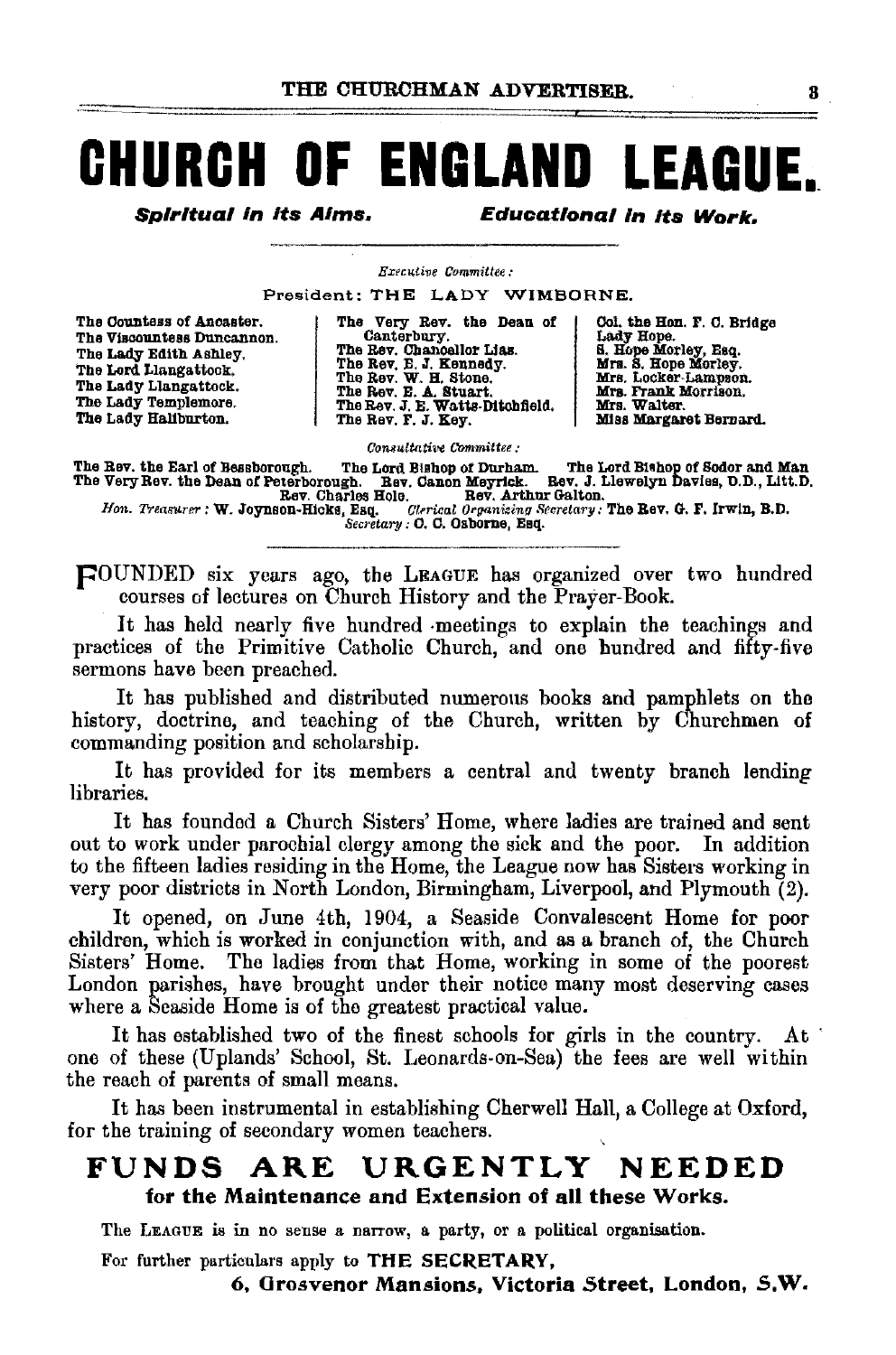# **THE CHEAPEST GIFT BOOKS.**

Books by the Rev. CHARLES BULLOCK, B.D.

- "THE MAN OF SCIENCE THE MAN OF GOD." Leaves from the Life of Sir James Y. Simpson. A valuable little work for all interested in Christian Missions. Cloth
- gilt, with Portrait, 2*4*.<br>THE **OROWN OF THE ROAD.** Leavos from Consecrated Lives. New Edition.<br>Cloth gilt, with Seven Portraits, 5s.

"We wish it a wide work of such cheering, sanctifying influence on the crown of the road of Christian Literature."—*The Churchman*.

- **NEAR THE THRONE; Frances Ridley** Havergal, the Sweet Singer and the Royal Writer. Now ready. Handsomely bound in half-parchment, gilt, many lllustrations, 2s.
- THE LIVES OF THREE BISHOPS:<br>James Fraser, D.D.; Robert Bickersteth, D.D.;<br>James Hannington, D.D. Crown 8vo. Cloth gilt, 2s. 6d.
- **THE FORGOTTEN TRUTH**; or, the Gospel of the Holy Ghost. With Selected Hymns of the Spirit. Now ready. Third Thousand. In rich cloth gilt, bevelled boards, gilt edges, with Illustration, 1s. post free.
- THE OLD GOSPEL EVER NEW. The Story of Naaman; or, Sin and Its Cure. Tenth Thousand. With Frontispiece. Crown Svo. Cloth gilt, ls. *6d.*
- THE WAY HOME; or, The Gospel in the Pamble. An Earthly Story with a Heavenly Meaning. Seventieth Thousand. Crown 8vo. Cloth gilt, with Illustration, la. *6d.*
- WHAT IS THE GOSPEL? A Series of Papers by Various known Writers. Cloth extra, *28.*
- THE POET OF HOME LIFE. ANDREW JAMES SYMINGTON, F.R.S.N.A. With<br>Centenary Papers hy the Very Rev. Dean<br>Farrar, D.D.; the Rev. John Callis, M.A.;<br>Canon Wilton, M.A.; the Rev. Charles Bullock,<br>E.D., and others. With Twenty.four Fine Art illustrations. Cloth gilt, for Presentation, Ss. 6d.
- NEW CENTURY HYMNS for the Christian Year. By the Rev. F. W. ORDE WARD,<br>B.A., Author of " Matin Bells," etc. Crown 8vo. Printed on antique paper, red border, forming a Handsome Volume for Gift or the Library.<br>Price 8s. 6d. .
- BLAKENEY, AROHDEACON, Memories of the Ufe and work of. By the Rev. W. OnoM, M.A., Vicar of Heeley. With Port. W. Obom, M.A., Vicar of Heeley. With<br>Portraits and Illustrations. Cheaper issue,  $2a$ .  $6d$ . net.

### THE STORY OF ENGLAND'S CHURCH.

By the Rev. CHARLES BuLLOCK, B.D. Pour Volumes of this work are now ready. Cloth gilt. lllustrated. ls. *6d.* ea.oh.

- SUNRISE IN BRITAIN; How the Light Dawned. Vol. I.
- THE ECLIPSE OF TRUTH: How the Light was Obscured. Vol. II.

DARK DAYS IN ENGLAND, and the Dawn of Reformation Light. Vol III.

MARTYR TIMES; or, The Seed of the

The above are sold separately by all Booksellers.

NOW READY. Crown 8vo., 132 Pages, in Cloth Gilt. Price 1s. 6d. With 20 Original Illustrations by various Artists.



By the Author of " Deepdale Vicarage," " Margaret's Choice," etc. With Introductory Note by the Rev. CHARLES BULLOCK, B.D.

CONTENTS :<br>
Introductory Note-"Hold Fast by your Sun-<br>
days!"--My New Place-The May do and the Will again<br>
do-The Motto Stared Me in the Face-The Office<br>
of the Good Shepherd-Ruth comes back Alone-<br>
in m

Introductory Note-"Hold Fast by your Sun-<br>
days!"---My New Place-The May do and the *Will*<br>
do---The May do and the *Will*<br>
defined the Motto--"A Good Example is worth<br>
do---The Motto Stared Me in the Pace---The Office of Something Unexpected happens—The Voice was<br>
intererties and the Watchword of My<br>
that of my Old Acquaintance Peter Clarke-The Family-The Wanderer's Return-A Sunday never<br>
Gold and the Dross-To-morrow is the Day-An to be Fo

SPECIAL TERMS FOR QUANTITIES FOR DISTRIBUTION. (Direct from the Publisher.)

| 12 and under 25<br>$\ddot{\phantom{0}}$<br>$\ddot{\phantom{0}}$<br>25 and under 50<br>$\overline{a}$<br>$\ddot{\phantom{0}}$<br>50 and under 100<br>$\sim$<br>$\bullet$<br>100 and over<br>$\ddot{\phantom{a}}$<br>$\ddot{\phantom{a}}$<br>the company of the company<br><b>250</b> .<br>as as a series | e vi<br>$\sim$<br>$\ddot{\phantom{0}}$<br>$\bullet$ X<br>$\sim$ $\sim$<br>$\ddot{\phantom{0}}$<br>$\ddot{\phantom{0}}$<br>the company of the company of the company | at 1s. 11d. each.<br>at $1s. 1d.$<br>at <b>1s. Od.</b> ,<br>11d.<br>at<br>$\overline{\phantom{a}}$<br>10d.<br>аt<br>$\sim$ |
|---------------------------------------------------------------------------------------------------------------------------------------------------------------------------------------------------------------------------------------------------------------------------------------------------------|---------------------------------------------------------------------------------------------------------------------------------------------------------------------|----------------------------------------------------------------------------------------------------------------------------|
|---------------------------------------------------------------------------------------------------------------------------------------------------------------------------------------------------------------------------------------------------------------------------------------------------------|---------------------------------------------------------------------------------------------------------------------------------------------------------------------|----------------------------------------------------------------------------------------------------------------------------|

A Cheap Edition of' thla Tale1 4to., Paper Cover, can also be had, price 2a., or·12a. per 100.

London: "HOME WORDS" OFFICE, 11, LUDGATE SQUARE, LUDGATE HILL, E.C.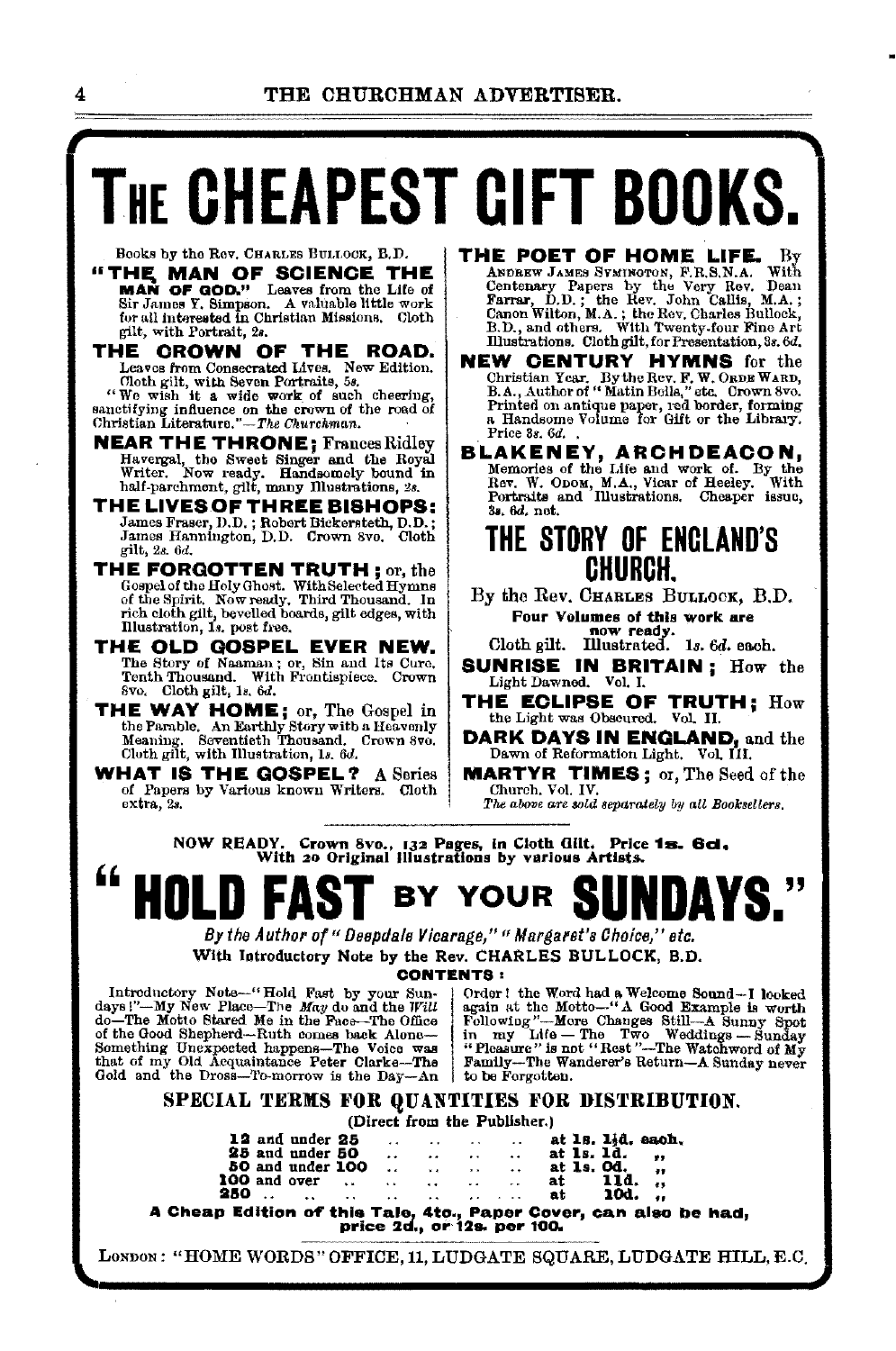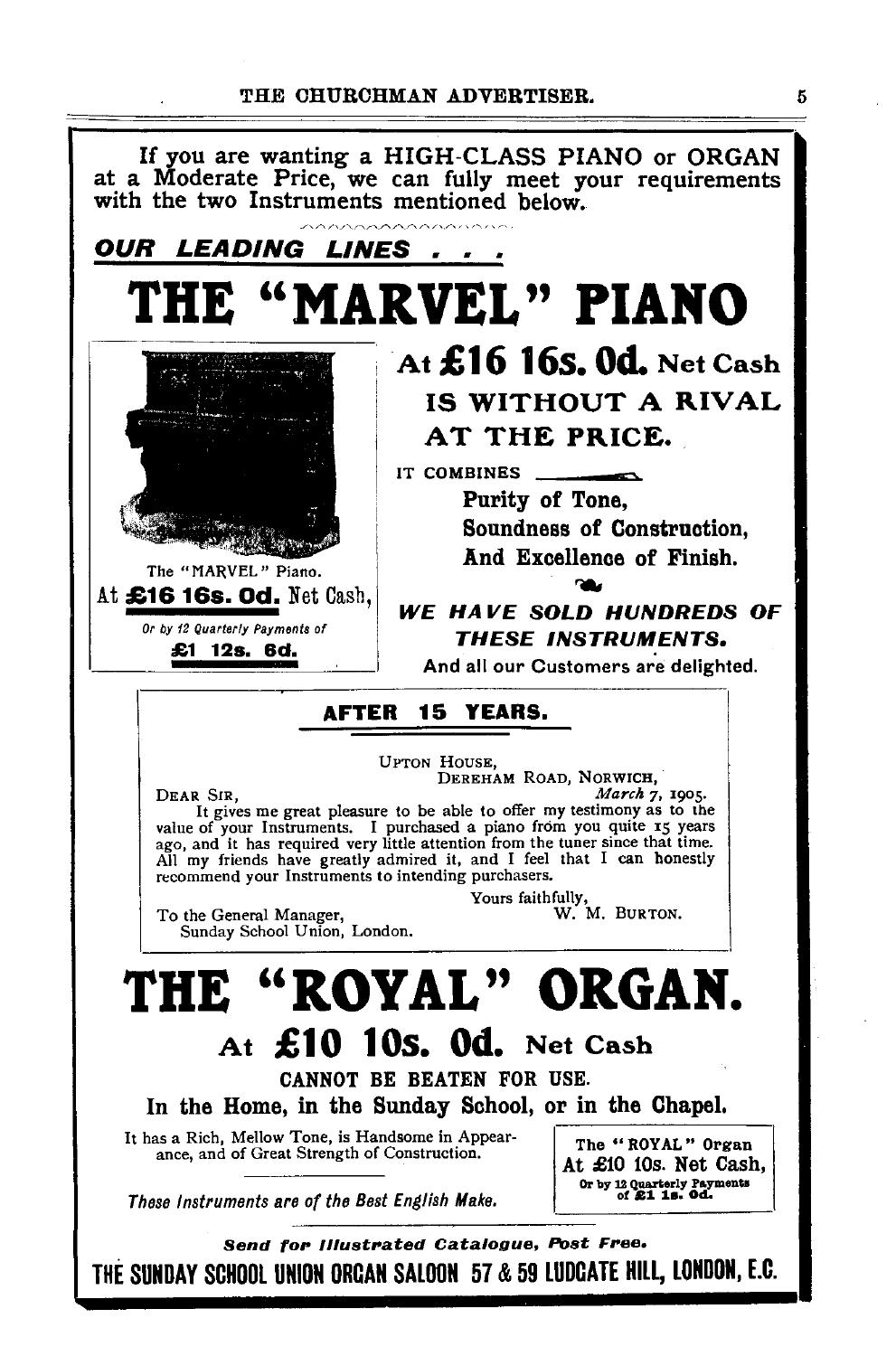#### Church of England Zenana M IISSIONAPY Societu.

For Evangelistic, Medical, and Educational Work among the

PATRONESS : H.R.H. THE DUCHESS OF CONNAUGHT.

The Society has at present 65 Stations, and employs 206 Missionaries in Home Connection, 116 Assistants in Local Connection, and over 900 Bible-Women and Teachers.

CHAIRMAN: SIR W. MACKWORTH YOUNG, K.C.S.I. It has 14 fully equipped Hospitals and numerous<br>tspensaries. Over 300,000 cases were treated Dispensaries. last year.

The Magazines of the Society, "INDIA'S WOMEN AND CHINA'S DAUGHTERS," published monthly (price 1d.).<br>"DAYBREAK," Quarterly (price 1d.); "HOMES OF THE EAST," Quarterly (price 4d.).

#### Donations and Subscriptions are Much Needed.

HON. TREASURER-Col. ROBT. WILLIAMS, M.P. LAY SECRETARY-Mr. H. L. HEBBERT.

CLERICAL SECRETARY-Rev. G. TONGE, M.A.<br>CENTRAL ASSOCIATION SECRETARY-MISS MULVANY. OFFICE-27, Chancery Lane, LONDON, W.C.

NOW READY. CHEAP AND NINTH EDITION.

In demy 12mo., tastefully printed and bound,<br>1s, 6d, post free.

OTES FOR BOYS (and their Fathers) on Morals, Mind, and Manners. **NOTES** 

"The advice is simply excellent. It is practical, minute, and although high-toned, not too stringent." -Literary World.<br>"The teaching is high-principled, liberal-minded,

and drawn from practical experience."-Christian World,

"An admirable little volume, full of sound sense and wise suggestions, pienty of sympathy, with wholesome liberty."—Daily News.

ELLIOT STOCK, 62. PATRENOSTER ROW, LONDON.

PAROCHIAL MISSIONS TO THE JEWS AT HOME AND ABROAD.

President-THE DEAN OF WORCESTER. Hon. Secs.-CANON SIR JAMES E. PHILIPPS. Bart. ARCHDBACON SUTTON.

Org. Sec.-REV. W. O. E. OESTERLEY.

Work in London, Liverpool, Manchester, Leeds, Bombay.

Applications for Grants have constantly to be refused owing to want of Funds.

Office: 39, VICTORIA STREET, LONDON, S.W.

### The only Church of Scotland Weekly.

e C'C' Y D s

Journal of Religious Thought and Social Progress.

WEEKLY: ONE PENNY.

 $\boldsymbol{\hat{y}}$ Inore

The Leading Scottish Religious and Literary Weekly.

Specimen Copy free on Receipt of Postcard.

HEAD OFFICE:

"SAINT ANDREW" PUBLISHING CO., 68, BATH ST., GLASGOW.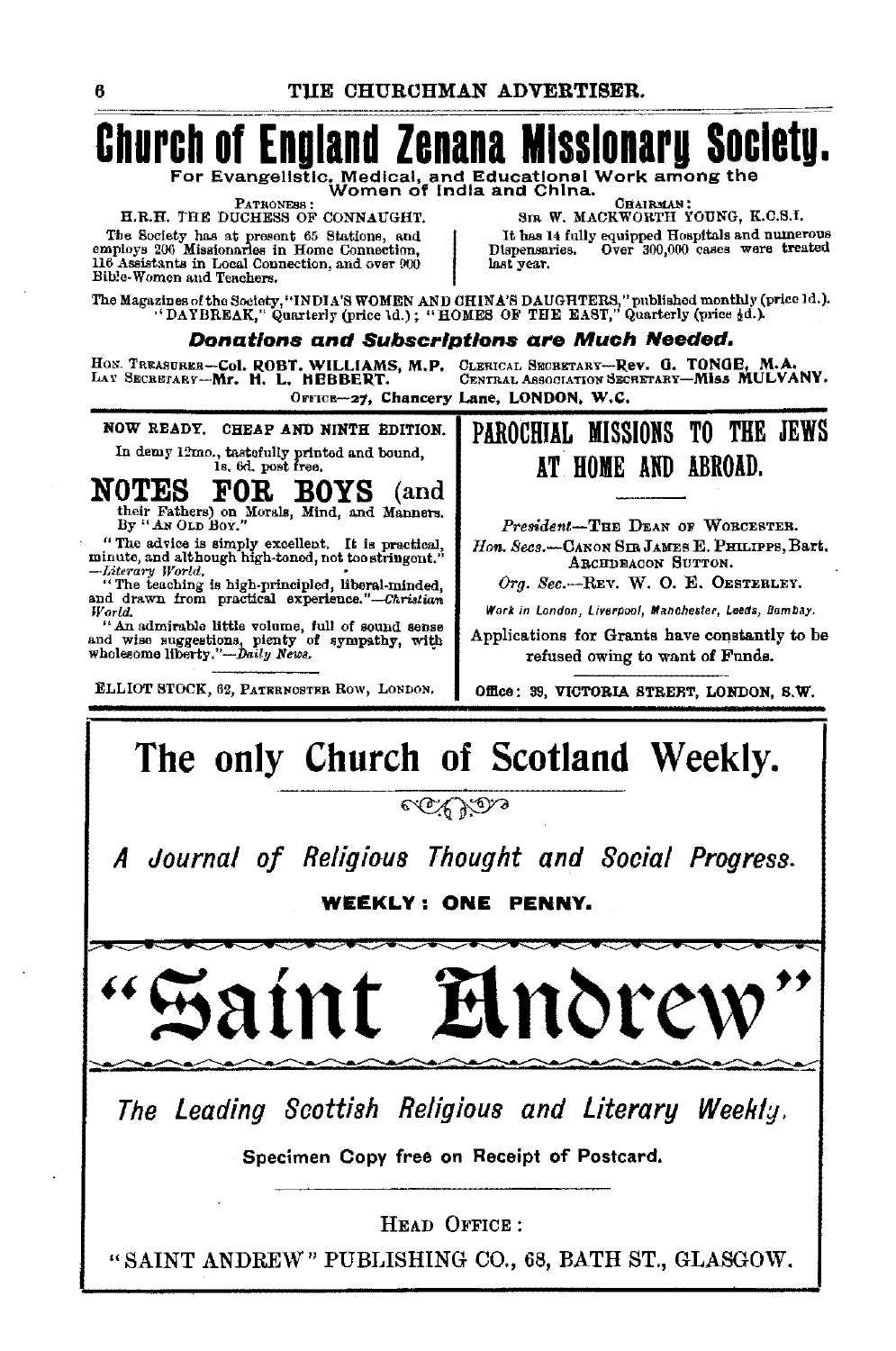### **BANK HOLIDAY.** COOK'S CONDUCTED ARRANGEMENTS.

PARIS, including Travel, Hotels, Drives, and Conductor, from 57s, 9d.<br>
BRUSSELS, BATTLEFIELD OF WATERLOO, and<br>
BRUSSELS, BATTLEFIELD OF WATERLOO, and<br>
ANTWERP, with Hotels, Drives, etc., £3 13s.<br>
A WEEK IN SWITZERLAND (Luc

SWITZERLAND. and PARIS. THÉ RHINE.

£22 10s. 0d.

THURINGIAN ALPS, £22 10s. 0d.

PARIS and SWITZERLAND, from £24,<br>SCOTLAND, -THE TROSSACHS and HIGHLANDS.

15 guineas.<br>THE TROSSACHS, HIGHLANDS, and BAL-

LAND, 20 guiness.<br>ACHILL and CONNEMARA, 18 guiness.<br>DONEGAL HIGHLANDS and GLANT'S CAUSE-

WAY, £15.<br>KILLARNEY and GLENGARIFF EXCURSIONS

11 guineas.

ILLUSTRATED PROGRAMMES ON APPLICATION.

Particulars also free of INDEPENDENT TICKETS and POPULAR TOURS (Travel Ticket and Accommodation) on the Continent, etc.

THOS. GOOK & SON, Ludgate Circus, London, & Branch Offices.

(SYRIAN COLONIZATION

#### President: LOED AMHERST OF HACKNEY.

TORTURE AND MASSACRE OF JEWS has continued this year, and there have been many bad outhreaks. Jews, therefore, leave Russia, where there is no safety for their wives or children. Very few can be received here. THIS SOCIETY our registry for relief.

ASK FOR FUNDS, as the winter has added to the chronic distress of these poor in their NEEDED. There is much illness, scarlet fever, measles, etc., among them.

DONATIONS THANKFULLY RECEIVED by

F. A. BEVAN, Hon. Treasurer, 54, LOMBARD STREET, E.C. and by

E. A. FINN, Secretary, 41, PABLIAMENT STREET, S.W.

### PROTESTANT REFORMATION SOCIETY.

The OLDEST Church Society for the Maintenance of the Religious Principles of the Reformation The ONLY Misston to Roman Oatholics in England. (Established 1827.)

**MISSIONARY.** EDUCATIONAL. **EVANGELISTIC.** 

JUST PUBLISHED. **PROTESTANT** DICTIONARY. TME

Beautifully Illustrated, 15s. net.

Of REAL AND PERMANENT VALUE to a Clergyman, Minister, Teacher, Protestant Worker, Public or Parochial Library.

Funds are Urgently Needed.

WALTER A. LIMBRICK, Secretary, 62, Berners Street, London, W.

#### Protestantism and -IDE ВГ

(WITH TWELVE ILLUSTRATIONS),

### By the Author of "REPLIES TO ROMANISTS."

THE ENGLISH CHURCHMAN says: "The subject-matter of the booklet indicates wide reading and deep historical knowledge.'

ONE PENNY.

### PROTESTANT ALLIANCE, 430, Strand, LONDON.

#### CHAEL'S COLLEGE. Near TENBURY, WORCESTERSHIRE.

BOYS thoroughly prepared for Public Schools. Most healthy situation; large playing fields and Fives Courts; separate cubicles. Head master, REV. W. A. RENWICK, M.A., late Scholar of Hertford College, Oxford.

### APPLY: REV. THE WARDEN.